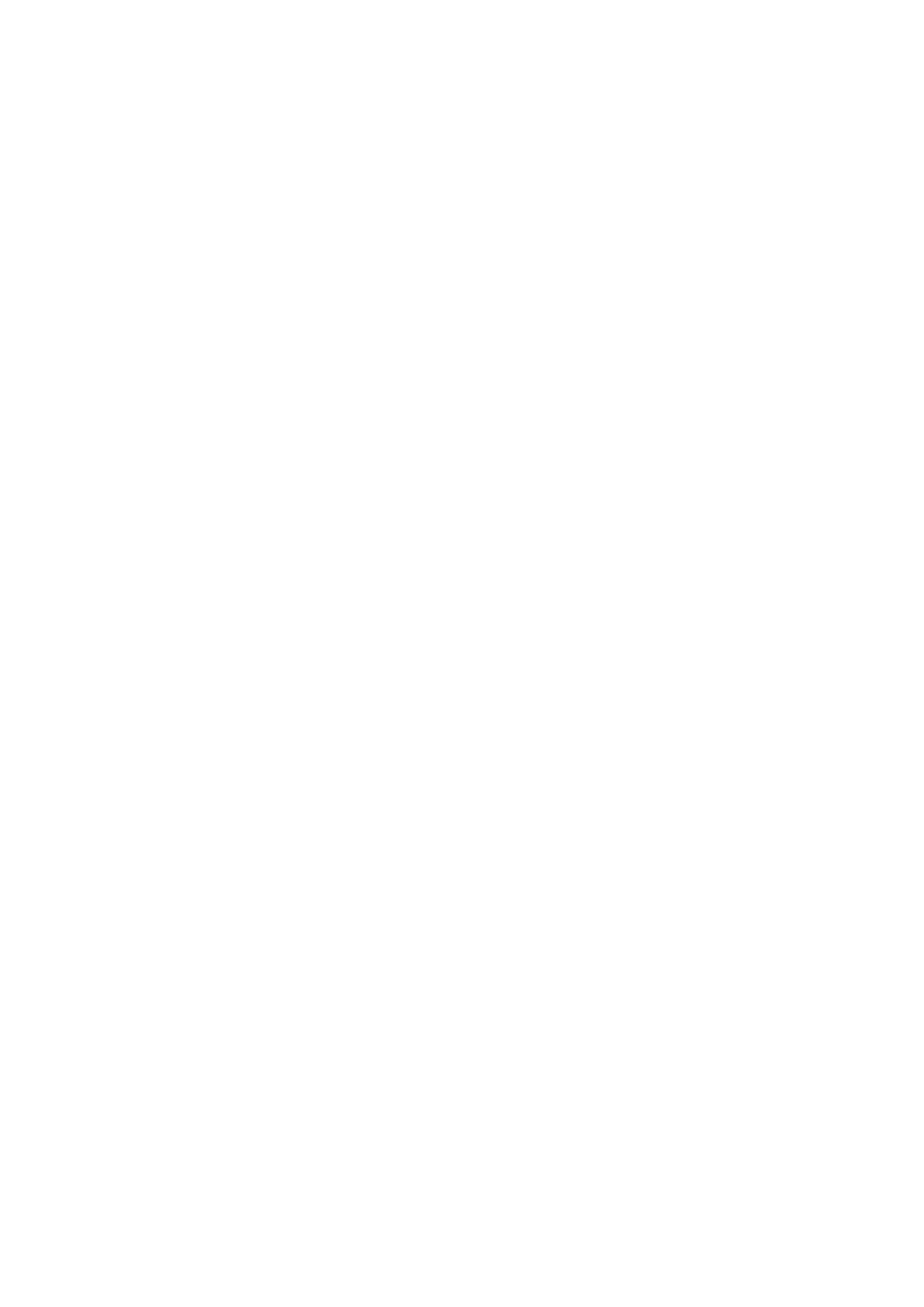

### **1 Welcome**

# **2 Apologies**

There were no apologies.

# **3 Declaration of Interest**

There were no declarations of interest.

### **4 Confirmation of Minutes**

Resolution number UH/2022/61

MOVED by Chairperson L Whyte, seconded by Member N Mayne:

#### **That the Upper Harbour Local Board:**

**a) confirm the ordinary minutes of its meeting, held on Thursday, 12 May 2022 and 19 May 2022, as a true and correct record.**

### **CARRIED**

# **5 Leave of Absence**

There were no leaves of absence.

## **6 Acknowledgements**

There were no acknowledgements.

**7 Petitions**

There were no petitions.

### **8 Deputations**

# **8.1 Living Whenuapai - Update on Creating a Fabulous Whenuapai survey**

Resolution number UH/2022/62

MOVED by Member N Mayne, seconded by Deputy Chairperson M Miles:

#### **That the Upper Harbour Local Board:**

**a) receive the deputation from Annette Mitchell and Charissa Snijders on behalf of Living Whenuapai and thank them for their attendance and presentation.**

**CARRIED**

#### **9 Public Forum**

There was no public forum.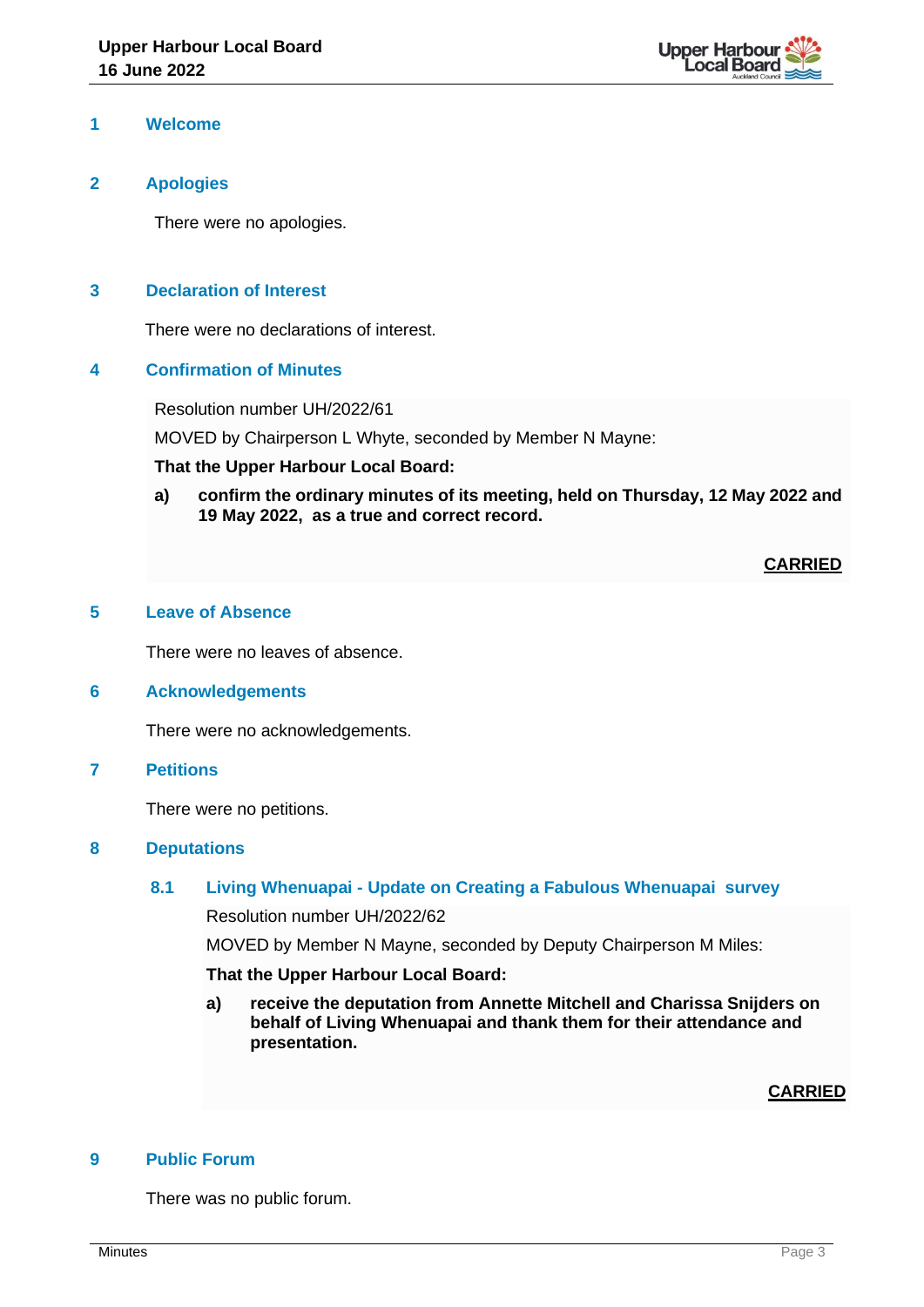

#### **10 Extraordinary Business**

There was no extraordinary business.

# **11 Minutes of the Upper Harbour Local Board meetings held Thursday, 12 May 2022, and 19 May 2022**

Resolution number UH/2022/63

MOVED by Chairperson L Whyte, seconded by Deputy Chairperson M Miles:

# **That the Upper Harbour Local Board:**

**a) note that the open unconfirmed minutes of the Upper Harbour Local Board meetings held on Thursday, 12 May 2022, and 19 May 2022, are attached at item 11 of the agenda for the information of the local board only and will be confirmed under item 4 of the agenda.**

**CARRIED**

## **12 Local board feedback on proposed supporting plan changes to accompany the Medium Density Residential Standards and National Policy Statement on Urban Development plan change**

The Senior Policy Planner, Plans and Places and the Manager Regional, North, West and Islands Planning were in attendace to support the item.

Resolution number UH/2022/64

MOVED by Chairperson L Whyte, seconded by Member A Atkinson:

#### **That the Upper Harbour Local Board:**

**a) note the content outlined in the agenda report relating to the development of draft plan changes and variations to the Auckland Unitary Plan to be considered for notification at the August 2022 Planning Committee meeting together with the Intensification Planning Instrument on medium density residential standards and implementing Policies 3 and 4 of the National Policy Statement on Urban Development 2020.**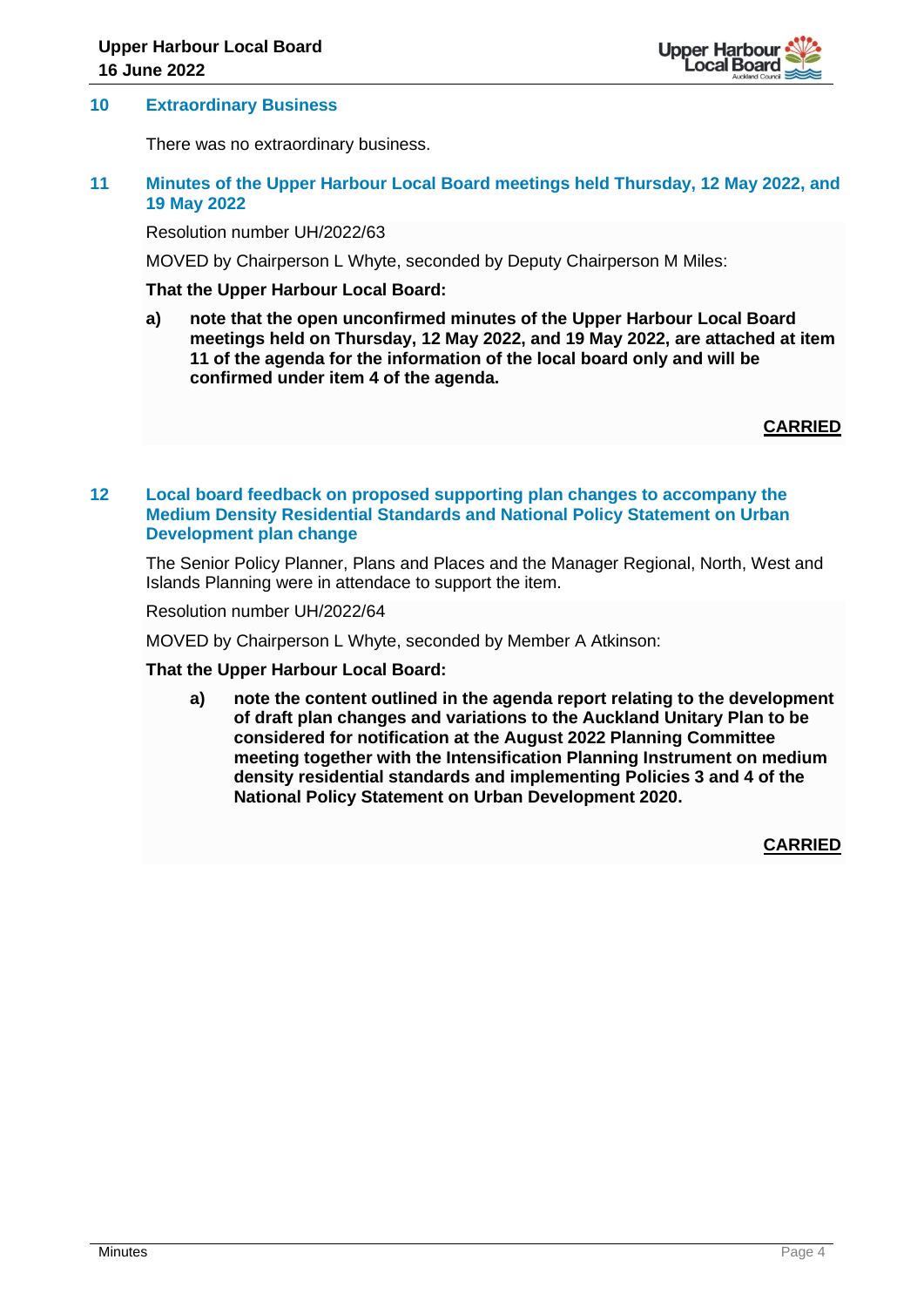

#### **13 Local board feedback on the council's preliminary response to the National Policy Statement on Urban Development 2020 and the Resource Management (Enabling Housing Supply and Other Matters) Amendment Act 2021**

The Manager Regional, North, West and Islands Planning and a Policy Planner were in attendance to support the item.

Resolution number UH/2022/65

MOVED by Chairperson L Whyte, seconded by Deputy Chairperson M Miles:

#### **That the Upper Harbour Local Board:**

- **a) note the council's preliminary response to the National Policy Statement on Urban Development 2020 and the Resource Management (Enabling Housing Supply and Other Matters) Amendment Act 2021 as set out in Attachment A.**
- **b) note the feedback received from Aucklanders on the council's preliminary response during the three-week public consultation in April and May 2022 as set out in Attachment B.**
- **c) support areas with significant infrastructure constraints be included as a qualifying matter including but not limited to areas prone to flooding, sediment mitigation measures, water supply and wastewater network capacity and integrated transport network constraints. We believe these constraints apply to Whenuapai, Herald Island, Paremoremo, Albany Heights, and the large lot zone of Greenhithe along Upper Harbour Drive.**
- **d) support the intent of council's preliminary response to the National Policy Statement on Urban Development 2020 and the Resource Management (Enabling Housing Supply and Other Matters) Amendment Act 2021 as set out in Attachment A, considering the context of the limited funding currently identified in the Long Term Plan 2021 - 2031 and the likely deferrals to the capital programme, we note particular concerns as a consequence of intensification regarding:**
	- **i) enablement of widespread intensification in areas that are not suitable due to distance from jobs and services, infrequent if any public transport and the lack of infrastructure readiness**
	- **ii) the provision of open space,**
	- **iii) the potential dilution of amenity levels for all residents,**
	- **iv) the impact of intensification on the transport network, particularly the removal of parking, and**
	- **v) the current inadequate level of development contributions being collected to provide satisfactory mitigation for the impacts of development particularly reserve contributions**
	- **vi) the increased potential for poor environmental planning and design outcomes**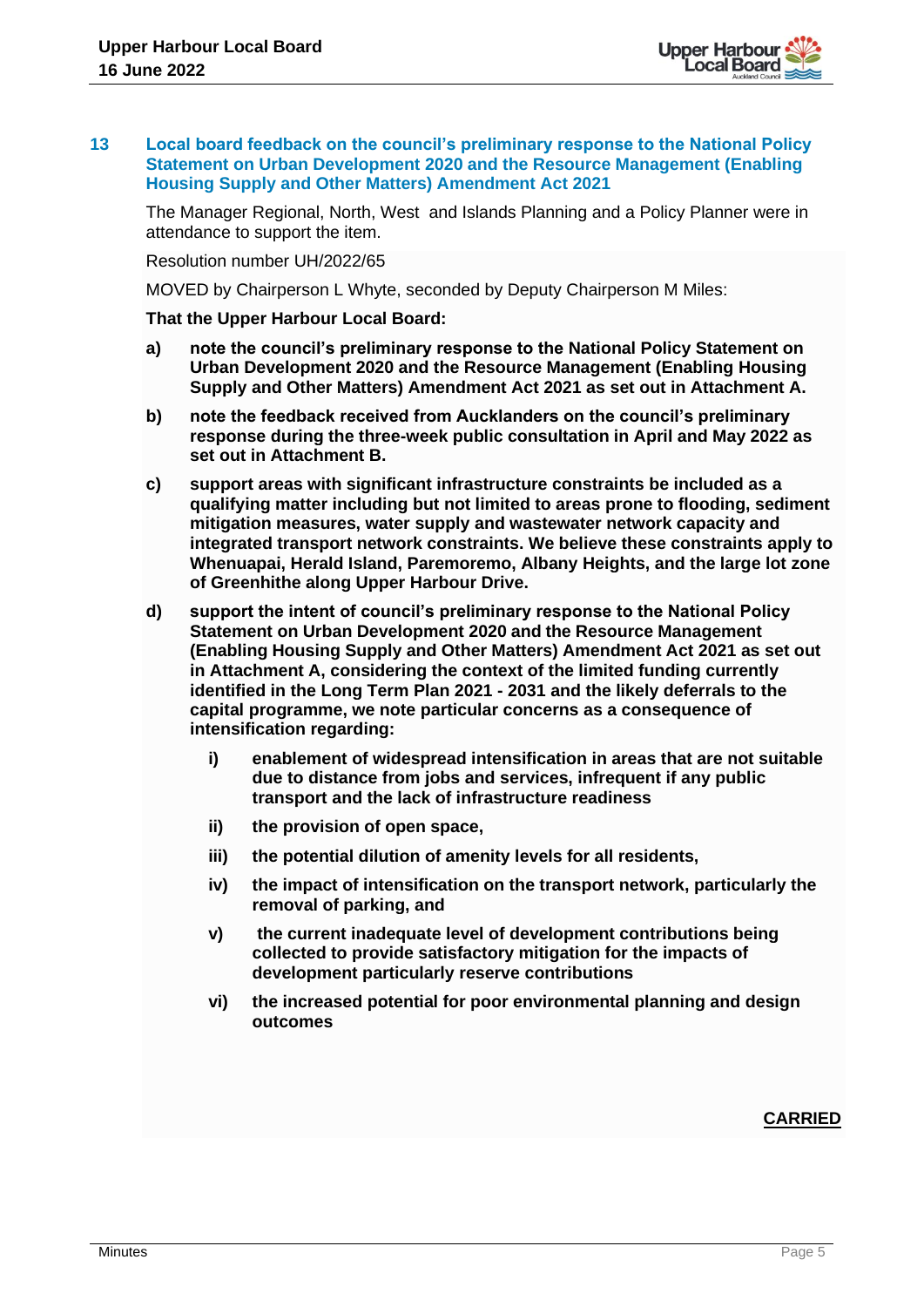

#### **14 Sport and Recreation Facilities Investment Fund 2022 - Local Board views**

The Sport and Recreation Lead was in attendance to support the item.

Resolution number UH/2022/66

MOVED by Chairperson L Whyte, seconded by Member U Casuri Balouch:

#### **That the Upper Harbour Local Board:**

- **a) endorse the following applications to be considered for investment through the Sport and Recreation Facilities Investment Fund 2022:**
	- **i) Auckland Rugby Union Inc (on behalf of the) Wider Auckland Rugby Sports Field Project Windsor Park.**

**\$3,062,125 (across three locations).**

- **ii) East Coast Bays Association Football Club ECBAFC Facilities Strategic Development Bay City Park, 54 Anderson Road, Oteha. \$605,000.**
- **iii) Hobsonville Point Marine Sports Recreation Centre Charitable Trust Upper Harbour Marine and Sports Centre 9 Boundary Road, Hobsonville**

**\$3,000,000**

**iv) North Shore Rowing Club Incorporated Rame Road Boathouse Redevelopment Rame Road, Greenhithe, Auckland**

**\$100,000**

- **b) provide local board views regarding applications to the Sport and Recreation Facilities Investment Fund 2022 received for the local board area as follows:**
	- **i) support the four projects in clause a) that fall within the local board area, noting that the application for Auckland Rugby Union Inc is a joint one that includes components outside of Upper Harbour.**
	- **ii) note that the four groups outlined in clause a) are very well known to the local board and highly valued for the great work they do delivering positive outcomes in our community, particularly for youth, both in participation terms and in providing pathways to elite sport.**
	- **iii) is of the view that with the support that has been applied for, the four groups outlined in clause a) will deliver on the projects outlined and extend the great work they do for Aucklanders.**

**CARRIED**

The meeting was adjourned at 10:41am and reconvened at 10:49am.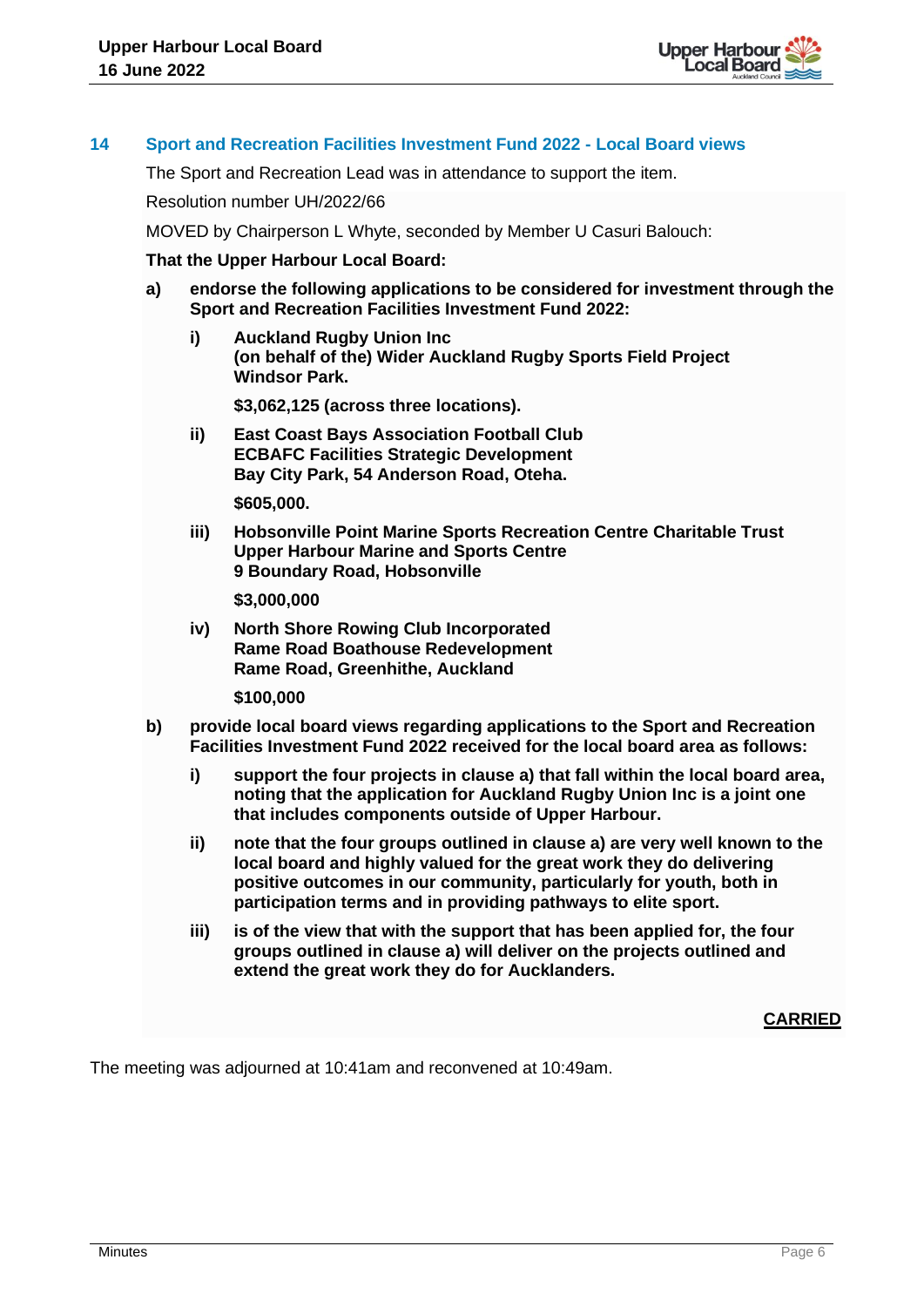

# **15 Upper Harbour Quick Response Grants Round One 2021/2022 grant allocations**

The Grants Advisor was in attendance to support the item.

Resolution number UH/2022/67

MOVED by Member A Atkinson, seconded by Member U Casuri Balouch:

### **That the Upper Harbour Local Board:**

**a) agree to fund, part-fund, or decline each application in the Upper Harbour Local Board Quick Response Round One 2021/2022, listed below:**

| <b>Application</b><br>ID | <b>Organisation</b>                                                                                                            | <b>Main focus</b>              | <b>Requesting funding for</b>                                                                                                                    | <b>Amount</b><br>approved |
|--------------------------|--------------------------------------------------------------------------------------------------------------------------------|--------------------------------|--------------------------------------------------------------------------------------------------------------------------------------------------|---------------------------|
| QR221701                 | <b>Badminton North</b><br><b>Harbour</b><br>Incorporated                                                                       | <b>Sport and</b><br>recreation | <b>Towards shuttlecocks for</b><br>the North Harbour<br>International 2022 between<br>19th October 2022 till 23rd<br>October 2022.               | \$3,500.00                |
| QR221702                 | <b>NEW ZEALAND</b><br><b>AFL</b><br><b>INCORPORATED</b>                                                                        | <b>Sport and</b><br>recreation | <b>Towards venue hire for</b><br>three days of North Harbour<br>Stadium.                                                                         | \$2,500.00                |
| QR221703                 | Youthline<br><b>Auckland</b><br><b>Charitable Trust</b>                                                                        | <b>Community</b>               | <b>Towards clinical</b><br>counsellors fees between<br>1st July 2022 and 31st<br><b>March 2023</b>                                               | \$0.00                    |
| QR221705                 | <b>Greenhithe</b><br><b>Football Club</b><br>Incorporated                                                                      | <b>Sport and</b><br>recreation | <b>Towards the referee fees</b>                                                                                                                  | \$1,050.00                |
| QR221706                 | <b>The Upside</b><br><b>Downs Education</b><br><b>Trust</b>                                                                    | <b>Community</b>               | <b>Towards the fees of three</b><br>speech and language<br>therapists from 2nd July<br>2022 till 1st July 2023.                                  | \$0.00                    |
| QR221707                 | <b>North Harbour</b><br>Synchronised<br><b>Swimming Club</b><br>Incorporated                                                   | <b>Sport and</b><br>recreation | <b>Towards the coaching fees</b><br>of the programme.                                                                                            | \$0.00                    |
| QR221708                 | <b>Tennis Seniors</b><br><b>North Harbour</b><br>under the umbrella<br>of "Mairangi Bay<br><b>Tennis Club</b><br>Incorporated" | <b>Sport and</b><br>recreation | <b>Towards venue hire and</b><br>tennis balls for Tennis<br><b>Seniors North Harbour</b><br><b>Winter Indoor Tournament</b><br><b>July 2022.</b> | \$2,500.00                |
| QR221709                 | <b>Soha Mansour</b>                                                                                                            | <b>Arts and</b><br>culture     | <b>Towards venue hire and</b><br>materials expenses for two<br>art workshops between 15th<br>July 2022 till 19th August<br>2022.                 | \$400.00                  |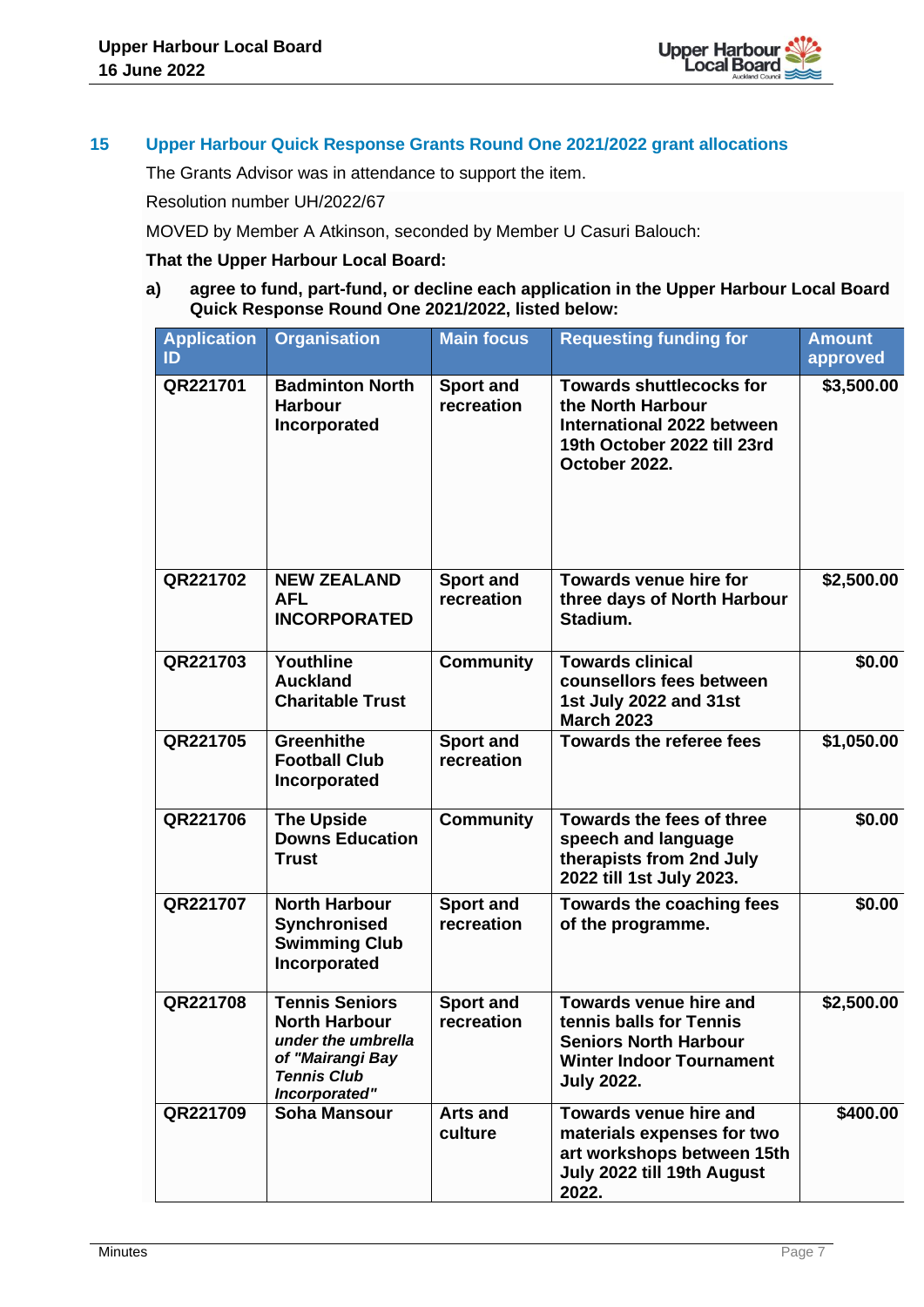

| QR221710     | <b>Hobsonville Point</b><br><b>Secondary</b><br><b>School</b>                                            | <b>Community</b>               | <b>Towards event staff fees for</b><br>the "The Lil Gay Out:<br><b>Auckland School's Rainbow</b><br>Festival 2022"                                                                                                                                                                             | \$0.00      |
|--------------|----------------------------------------------------------------------------------------------------------|--------------------------------|------------------------------------------------------------------------------------------------------------------------------------------------------------------------------------------------------------------------------------------------------------------------------------------------|-------------|
| QR221711     | Waitemata<br>Synchronised<br><b>Swimming Club</b><br>Incorporated                                        | <b>Sport and</b><br>recreation | Towards head coach salary,<br>life guard education course<br>fee for three persons, first<br>aid course fee, judges<br>education's lector salary,<br>printed materials, venue<br>hire for both coaches<br>education and judges<br>education and printed<br>materials for coaches<br>education. | \$0.00      |
| QR221712     | <b>Youth Search and</b><br><b>Rescue Trust</b>                                                           | <b>Community</b>               | Towards purchase of a<br><b>Drone</b>                                                                                                                                                                                                                                                          | \$0.00      |
| QR221713     | <b>East Coast Bays</b><br><b>Cricket</b><br>Incorporated                                                 | <b>Sport and</b><br>recreation | <b>Towards indoor cricket nets</b><br>hire.                                                                                                                                                                                                                                                    | \$4,500.00  |
| QR221715     | <b>Art Yoga</b><br><b>Partnership</b><br>under the umbrella<br>of "The Prema<br><b>Charitable Trust"</b> | <b>Community</b>               | <b>Towards wages of facilitator</b><br>and art supplies for seven<br>week course.                                                                                                                                                                                                              | \$0.00      |
| QR221716     | <b>Tread Lightly</b><br><b>Charitable Trust</b>                                                          | <b>Community</b>               | Towards the wages of the<br>educator for eight days at<br>two schools.                                                                                                                                                                                                                         | \$1,951.00  |
| QR221717     | <b>Greenhithe</b><br><b>Playcentre</b>                                                                   | <b>Community</b>               | <b>Towards partial funding of</b><br>sandpit cover, shade sail<br>and plants.                                                                                                                                                                                                                  | \$5,000.00  |
| QR221718     | <b>North Harbour</b><br><b>Synchronised</b><br><b>Swimming Club</b><br>Incorporated                      | <b>Sport and</b><br>recreation | Towards the educators fee.                                                                                                                                                                                                                                                                     | \$0.00      |
| QR221719     | <b>West Harbour</b><br><b>Tennis Club</b><br>Incorporated                                                | <b>Sport and</b><br>recreation | <b>Towards replacement of</b><br>steel posts for the fencing<br>of two tennis courts.                                                                                                                                                                                                          | \$3,390.00  |
| QR221720     | <b>Albany Chinese</b><br><b>Association</b><br>Incorporated                                              | <b>Community</b>               | <b>Towards venue hire and</b><br>operational costs of<br>accounting between 1st<br>August 2022 and 31st March<br>2023.                                                                                                                                                                         | \$0.00      |
| <b>Total</b> |                                                                                                          |                                |                                                                                                                                                                                                                                                                                                | \$24,791.00 |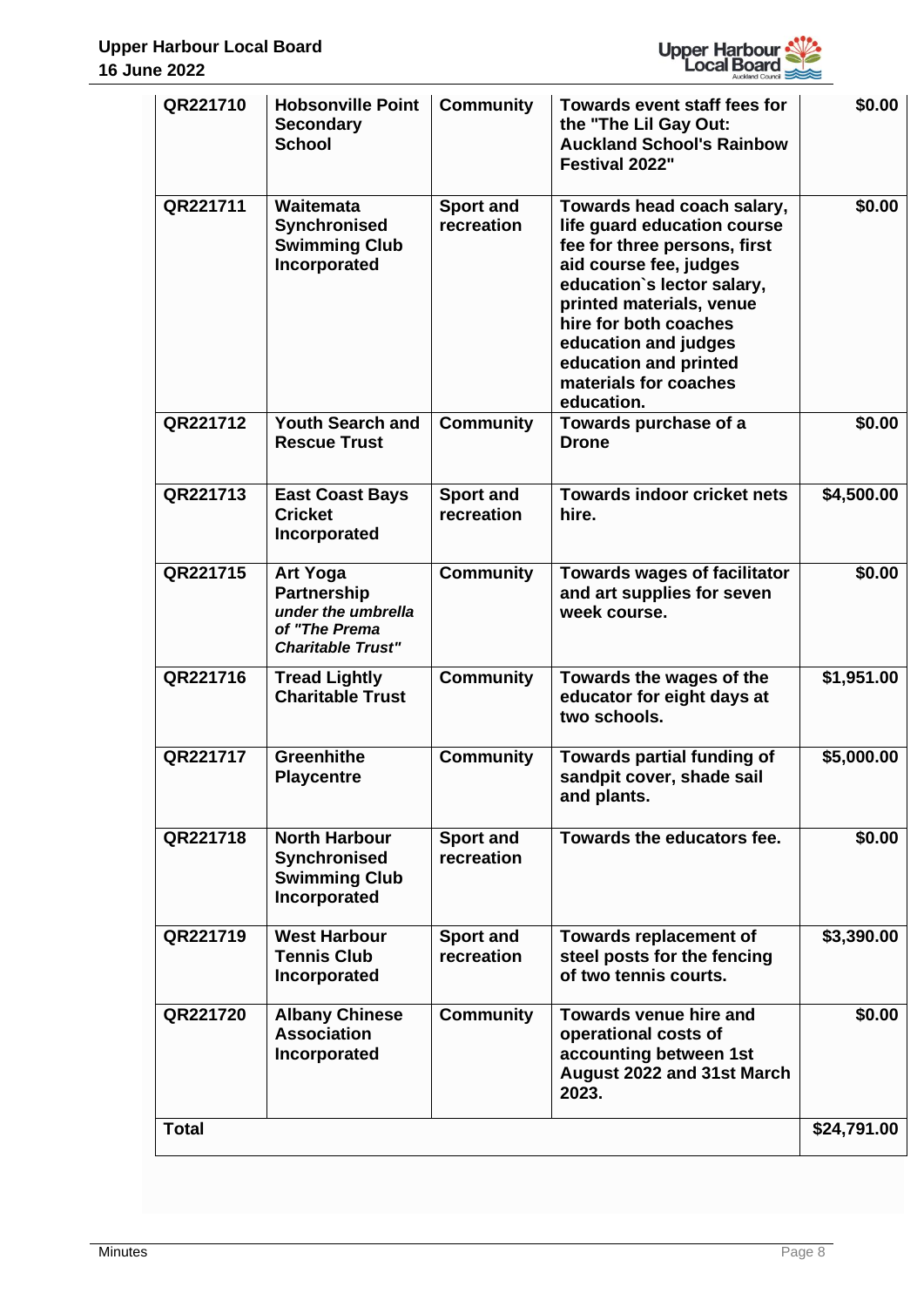

**b) approve changes to the grant rounds for the 2022/2023 financial year as outlined in the below table:**

| 2022/2023 grant<br>rounds       | <b>Opens</b>            | <b>Closes</b>           | <b>Decision</b><br>Made * | <b>Projects to</b><br>occur after |
|---------------------------------|-------------------------|-------------------------|---------------------------|-----------------------------------|
| <b>Local Grant</b><br>Round one | 13/06/2022              | 22/07/2022              | 15/09/2022                | 1/10/2022                         |
| <b>Local Grant</b>              | 13/01/2023              |                         | 20/04/2023                | 1/05/2023                         |
| <b>Round two</b>                | 16/01/2023              | 28/02/2023              |                           | 1/06/2023                         |
|                                 |                         | 17/03/2023              |                           |                                   |
| Quick                           |                         |                         |                           |                                   |
|                                 |                         |                         | <b>Cancelled</b>          |                                   |
| <b>Response</b>                 |                         |                         |                           |                                   |
| <b>Round one</b>                |                         |                         |                           |                                   |
| <b>Multi board</b>              | 13/06/2022              | 19/08/2022              | 8/12/2022                 | 1/01/2023                         |
| round one                       |                         | 5/08/2022               | 15/09/2022                | 1/12/2022                         |
| <b>Multi board</b><br>round two | 6/03/2023<br>16/01/2023 | 7/04/2023<br>17/03/2023 | 18/05/2023<br>20/04/2023  | 1/06/2023                         |

- **c) note the decision dates for the 2022/2023 financial year are subject to change once the business meeting schedule for 2022 – 2025 term is confirmed.**
- **d) reallocate \$19,702.55 of locally driven initiatives operational budget from Activity ID: 474 Upper Harbour Community Grants to Activity ID:687 Ecological volunteers and environmental programme in the Customer and Community Services Upper Harbour Local Board Work Programme 2021/2022**

**CARRIED**

Note: Deputy Chairperson M Miles did not participate in the debate on application QR221713 "East Coast Bays Cricket Club Incorporated".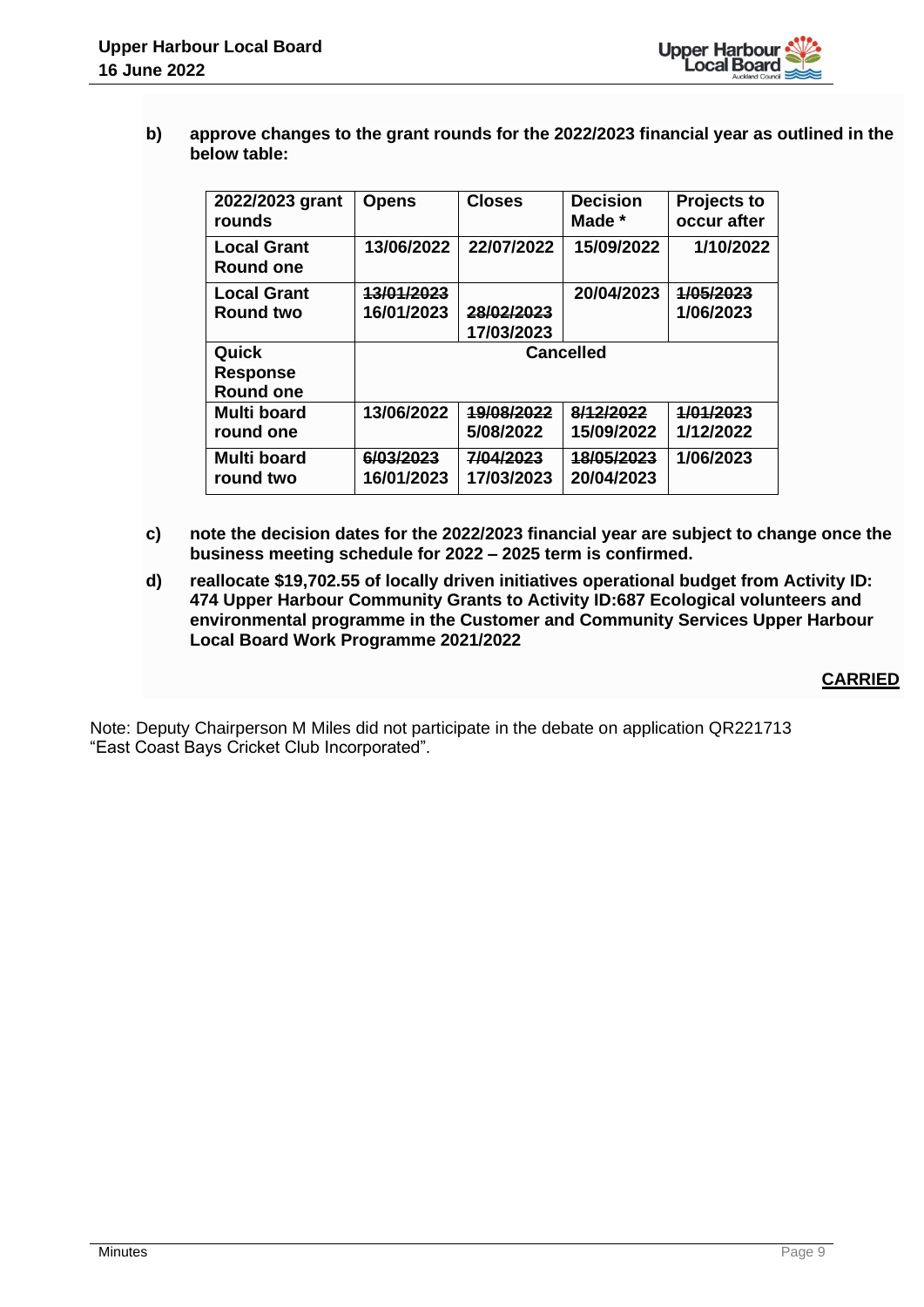

**16 Upper Harbour Council-Controlled Orgnisation's work programme 2021/2022 quarter three update and adoption of Upper Harbour Joint Council-Controlled Organisation's (CCO's) Local Board Engagement Plan 2022/2023**

The Senior Local Board Advisor was in attendance to support the item.

Deputy Chairperson M Miles left the meeting at 11.29am and rejoined the meeting at 11:34am.

Resolution number UH/2022/68

MOVED by Chairperson L Whyte, seconded by Member N Mayne:

**That the Upper Harbour Local Board:**

- **a) receive the Upper Harbour Joint Council-Controlled Organisation's work programme 2021/2022 quarter three update as outlined in the relevant work programme attachments set out in Attachment A.**
- **b) adopt the Upper Harbour Joint Council-Controlled Organisations Engagement Plan 2022/2023 as set out in Attachment A subject to the following changes:**
	- **i) inclusion of 'Active Modes (Minor Cycling and Micro Mobility)' programme in the Auckland Transport work programme with the engagement level "collaboration" and request early proactive engagement on specific projects within the local board area within this programme**
	- **ii) amend the engagement level of "Rosedale Wastewater Treatment Plant" project in the Watercare work programme from 'inform' to 'consult'**
- **c) request an update with Auckland Unlimited on the Auckland Stadium Network Strategy following the July Local Board Chairs Forum.**
- **d) note that the attachments to the Upper Harbour Joint Council-Controlled Organisations Engagement Plan 2022/2023 will be updated as needed, with changes reported to the local board each quarter.**
- **e) authorise the chairperson to sign the Upper Harbour Joint Council Controlled Organisations Engagement Plan 2022/2023 on behalf of the local board, alongside representatives from Auckland Transport, Tātaki Auckland Unlimited, Eke Panuku Development Auckland, and Watercare.**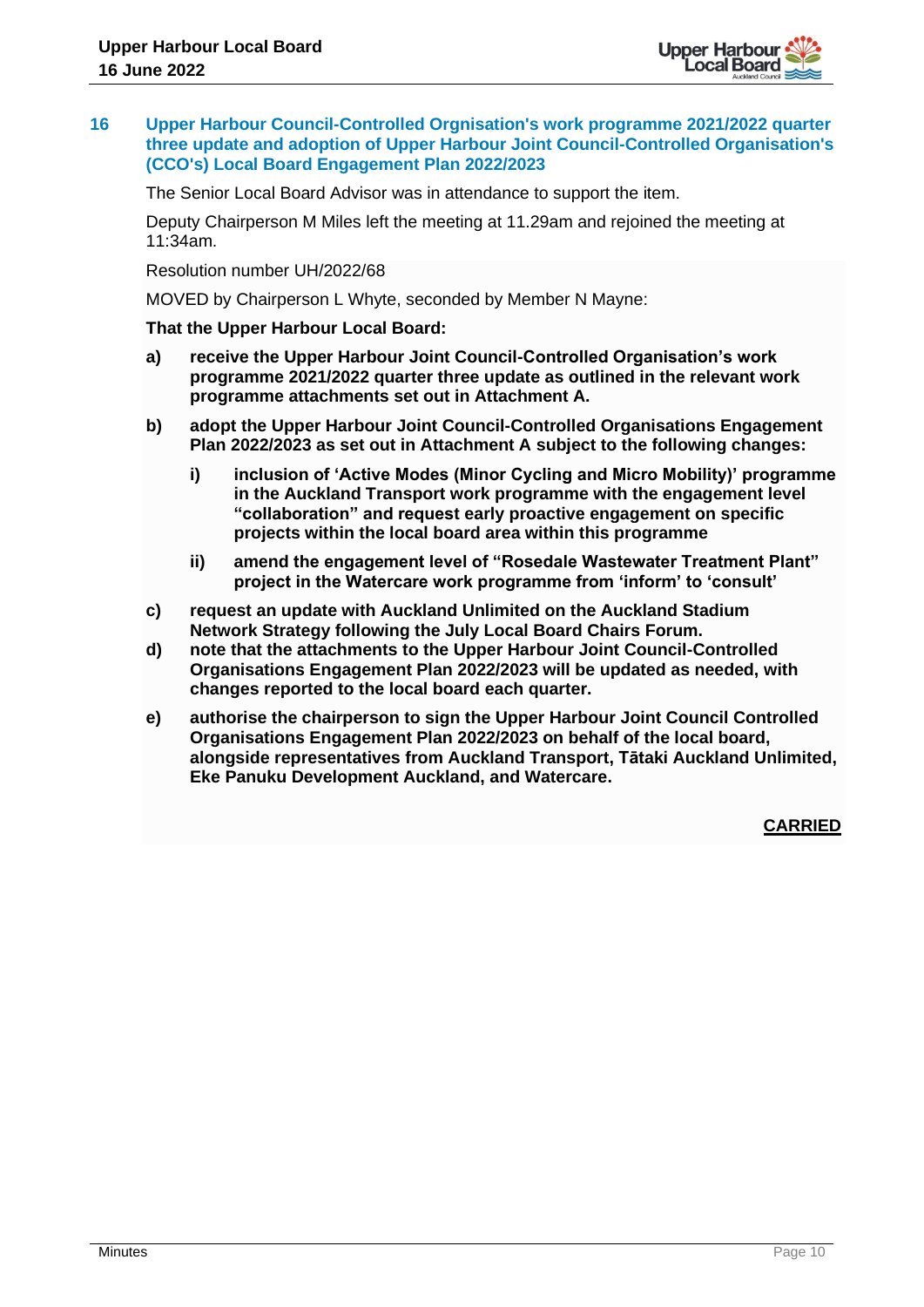

#### **17 Auckland Council's Quarterly Performance Report: Upper Harbour Local Board for quarter three 2021/2022**

The Local Board Advisor and Manager Local Board Financial Advisors were in attendance to support the item**.**

Resolution number UH/2022/69

MOVED by Member U Casuri Balouch, seconded by Deputy Chairperson M Miles:

#### **That the Upper Harbour Local Board:**

- **a) receive the quarterly performance report for the period corresponding to quarter three of the 2021/2022 financial year (1 January to 31 March 2022).**
- **b) note that \$19,702.55 of locally driven initiatives operational budget has been reallocated from Activity ID: 474 Upper Harbour Community Grants to Activity ID:687 Ecological volunteers and environmental programme in the Customer and Community Services Upper Harbour Local Board Work Programme 2021/2022 as part of Item 15 on this agenda.**

# **CARRIED**

# **18 Local board feedback on draft Auckland Parking Strategy (2022)**

Resolution number UH/2022/70

MOVED by Member A Atkinson, seconded by Member N Mayne:

#### **That the Upper Harbour Local Board:**

**a) provide feedback on the draft Auckland Parking Strategy (2022) as set out in the attachment to the minutes.**

#### **CARRIED**

#### **Attachments**

A 16 June 2022, Upper Harbour Local Board - Item 18 Local Board feedback on draft Auckland Parking Strategy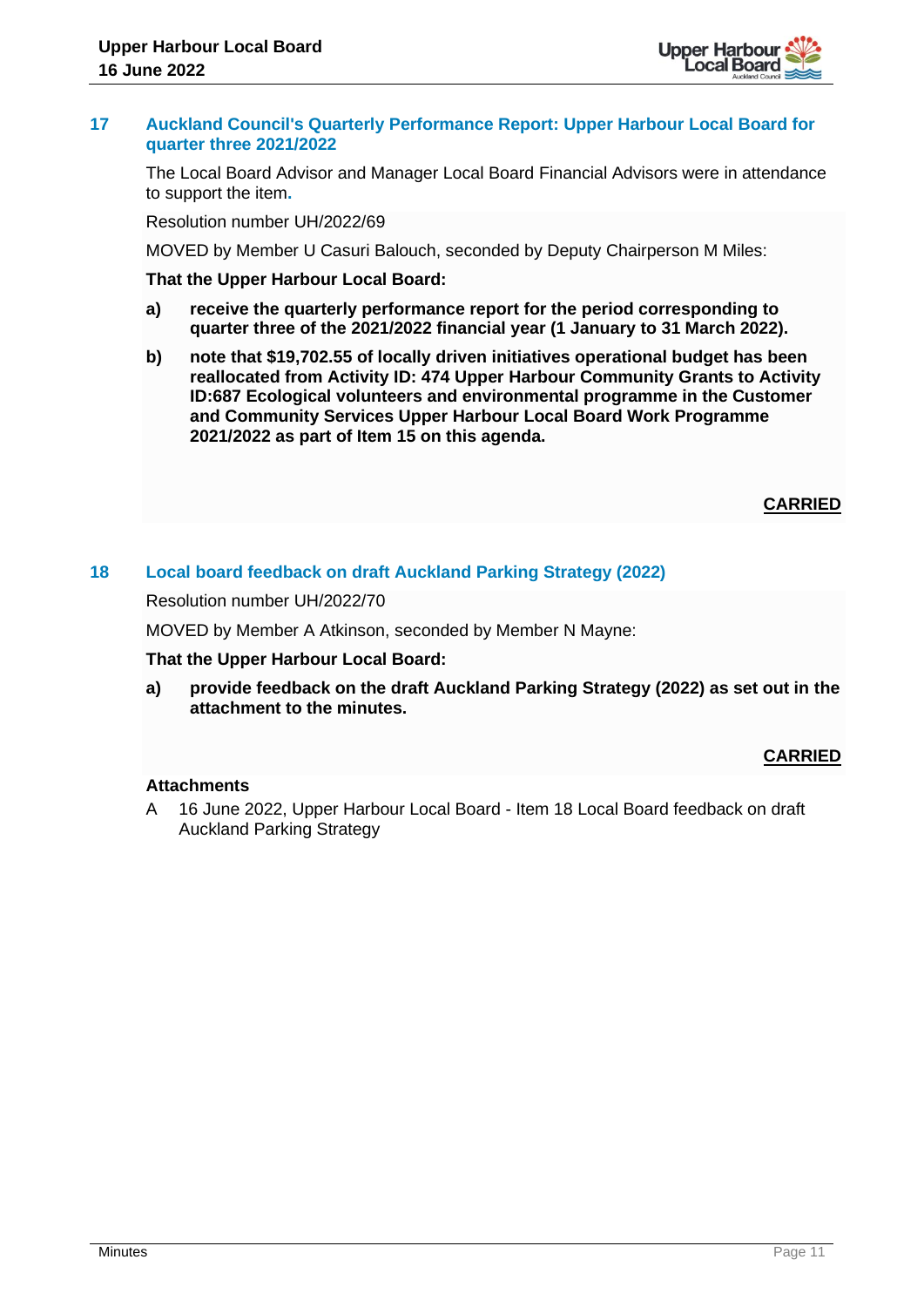

# **19 Draft Auckland golf investment plan**

Resolution number UH/2022/71

MOVED by Chairperson L Whyte, seconded by Deputy Chairperson M Miles:

#### **That the Upper Harbour Local Board:**

- **a) note the local board considered this report at the 19 May 2022 business meeting and provided initial feedback on the draft plan, however at the time public submissions were not available**
- **b) restate resolution number UH/2022/51 through which the local board provided the following feedback:** 
	- **i) cannot support in principle the three policy objectives set in the draft Auckland golf investment plan until the concerns outlined below have been satisfactorily addressed:**
	- **ii) note that there is no public golf course in Upper Harbour and our residents use the facility in a neighbouring local board area**
	- **iii) note that public golf courses provide for grass roots participation at a very inclusive and diverse level. It provides an affordable access for all ages and stages of golf, all ethnicities and all socio-economic groupings.**
	- **iv) As golf courses move towards the rural parts of the city, barriers to participation through cost and access increase.**
	- **v) note the concerns raised by Golf New Zealand about the validity of the data, the process undertaken to develop the draft Auckland Golf Investment plan and the conclusions reached and seek further advice from staff on these issues prior to the board providing specific feedback**
	- **vi) is concerned that the decision-making framework in the plan is unclear and is inconsistent with the allocation of decisions to local boards and local boards' governance responsibility for provision of active recreation activity, community leases and local parks/open space, particularly given the governance framework review**
	- **vii) request further work to be completed on a regional provision standard for golf and access to golf facilities prior to adopting the draft Auckland Golf Investment plan, so access to these facilities is considered across Auckland, including in areas without existing golf courses on public land**
	- **viii) have serious concerns that a piecemeal approach to decision making upon lease expiry will only focus on provision reductions, which will sub optimise outcomes leading to significant gaps in the network which will be unable to provide for existing demand, let alone expected growth.**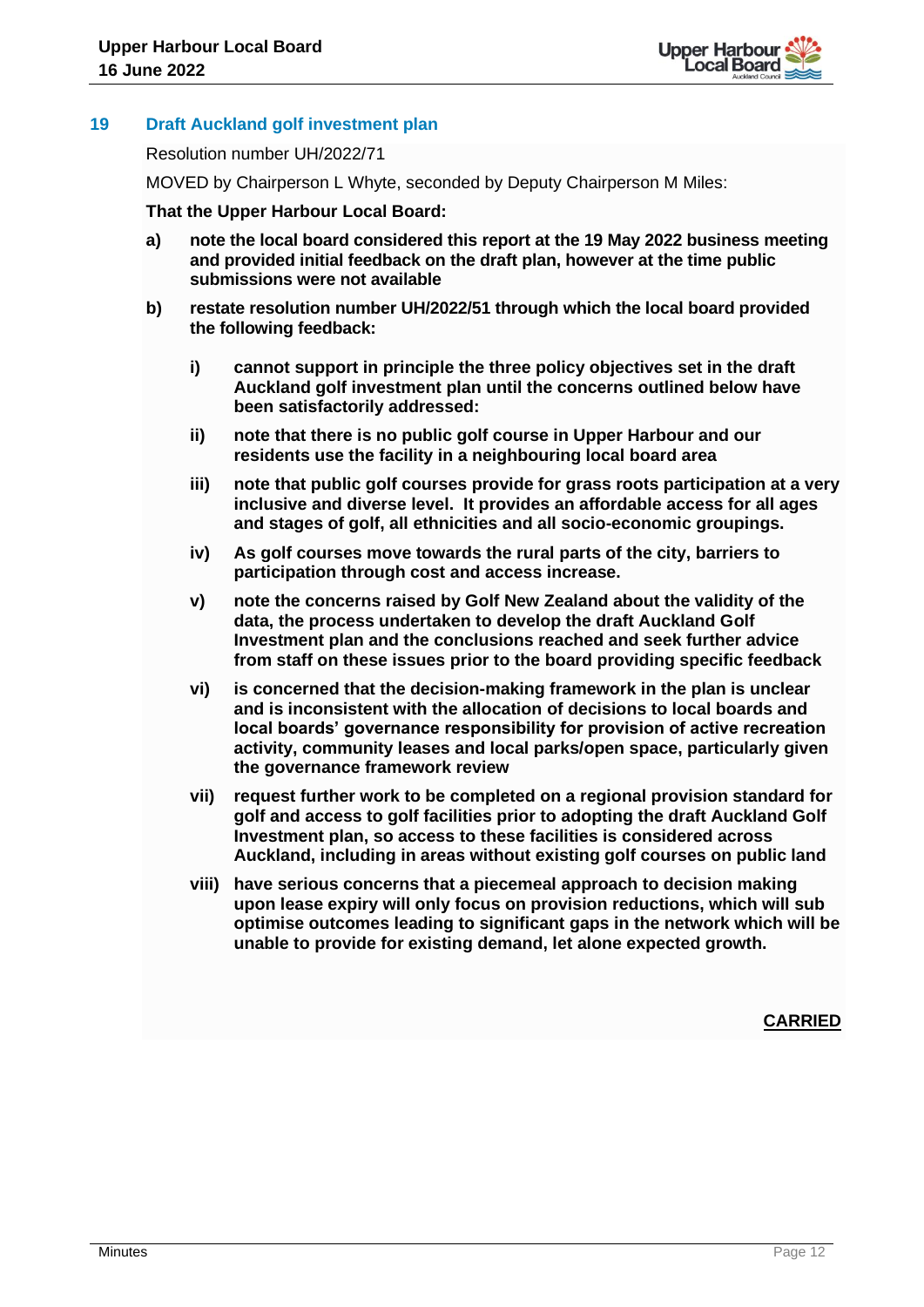

# **20 Community Facilities Network Plan revised Action Plan (2022)**

Resolution number UH/2022/72

MOVED by Member N Mayne, seconded by Member U Casuri Balouch:

**That the Upper Harbour Local Board:**

- **a) receive the revised Community Facilities Network Plan Action Plan (2022), provided in Attachment A**
- **b) note Key Issue 4 in the Long-term Plan 2021-2031 that sets a direction for community services to be delivered differently and with less reliance on delivery through council facilities**
- **c) request in conjunction with action 164 (understanding community services currently provided by council and third parties), additional actions and information in the Community Facilities Network Plan Action Plan (2022), that outline how Key Issue 4 of the Long-term Plan 2021-2031 will be implemented and facility-based services transitioned over the next few years with a focus on providing sufficient notice and support to manage the impact on customers**
- **d) note the decision of the Governing Body to allocate increased local board decision-making over local community services (resolution number GB/2021/137) and the need for high quality information, analysis and advice for local boards to consider appropriate service levels for their communities in the future**
- **e) notes that action 162 in the Community Facilities Network Plan Action Plan (2022) currently states "investigate how to approach local and regional planning for community services taking into account delegated decision making" is not currently programmed**
- **f) request wording in action 162 be amended to "allocated" decision making rather than "delegated" decision making, the description be further clarified to ensure the focus is on providing information and quality advice to local boards on community service needs and priorities in local areas, and request this action be prioritised so the information is available in time for Local Board Plan development in 2023**
- **g) request that each action in the plan clarify the respective governance role of local boards and the Governing Body so staff and the public understand the shared governance responsibilities in council facilities and community services provision**
- **h) request the Community Facilities Network Plan which sets the strategic direction for the action plan be reviewed from a first principles basis to incorporate significant strategic shifts in council policy and planning since 2015 in areas such as shared governance, Maori outcomes, climate action, and improving equity of access, and funding of, community services.**

 *CARRIED* **CARRIED**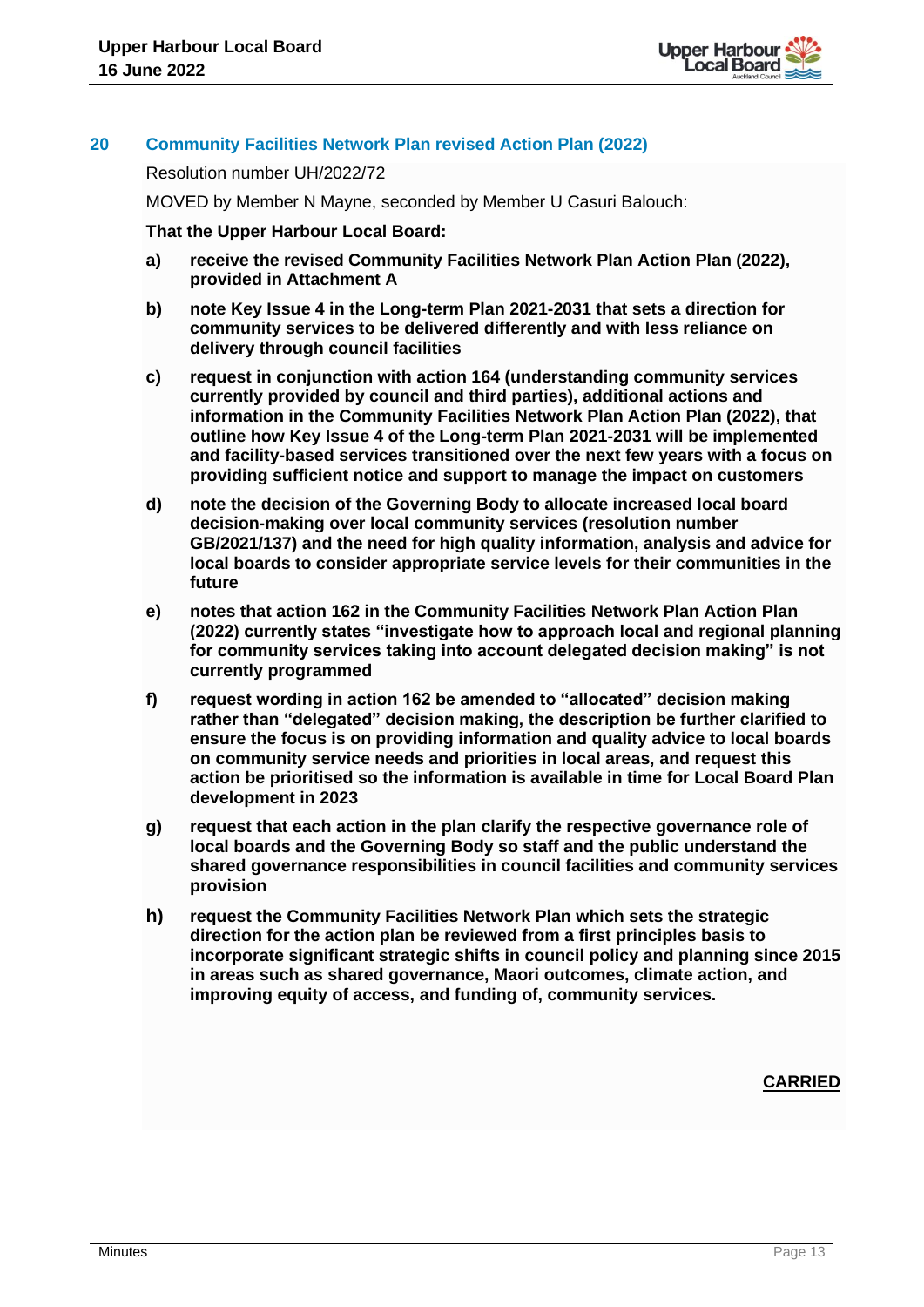

## **21 Local board input to Auckland Council's feedback on the National Adaptation Plan (NAP) proposal by the Ministry for the Environment**

Resolution number UH/2022/73

MOVED by Chairperson L Whyte, seconded by Member A Atkinson:

**That the Upper Harbour Local Board:**

**a) receive the Upper Harbour Local Board's input to Auckland Council's feedback on the draft National Adaptation Plan (NAP) proposal by the Ministry for the Environment as set out in Attachment A.** 

# **CARRIED**

## **22 Governance forward work calendar**

Resolution number UH/2022/74

MOVED by Chairperson L Whyte, seconded by Member N Mayne:

### **That the Upper Harbour Local Board:**

**a) receive the Upper Harbour Local Board governance forward work calendar for June 2022 – July 2022.**

# **CARRIED**

#### **23 Workshop records**

Resolution number UH/2022/75

MOVED by Member N Mayne, seconded by Chairperson L Whyte:

#### **That the Upper Harbour Local Board:**

**a) receive the records of the Upper Harbour Local Board workshops held on Thursday 12 and 26 May and 2 June 2022 (refer to Attachments A, B, and C to the agenda report).**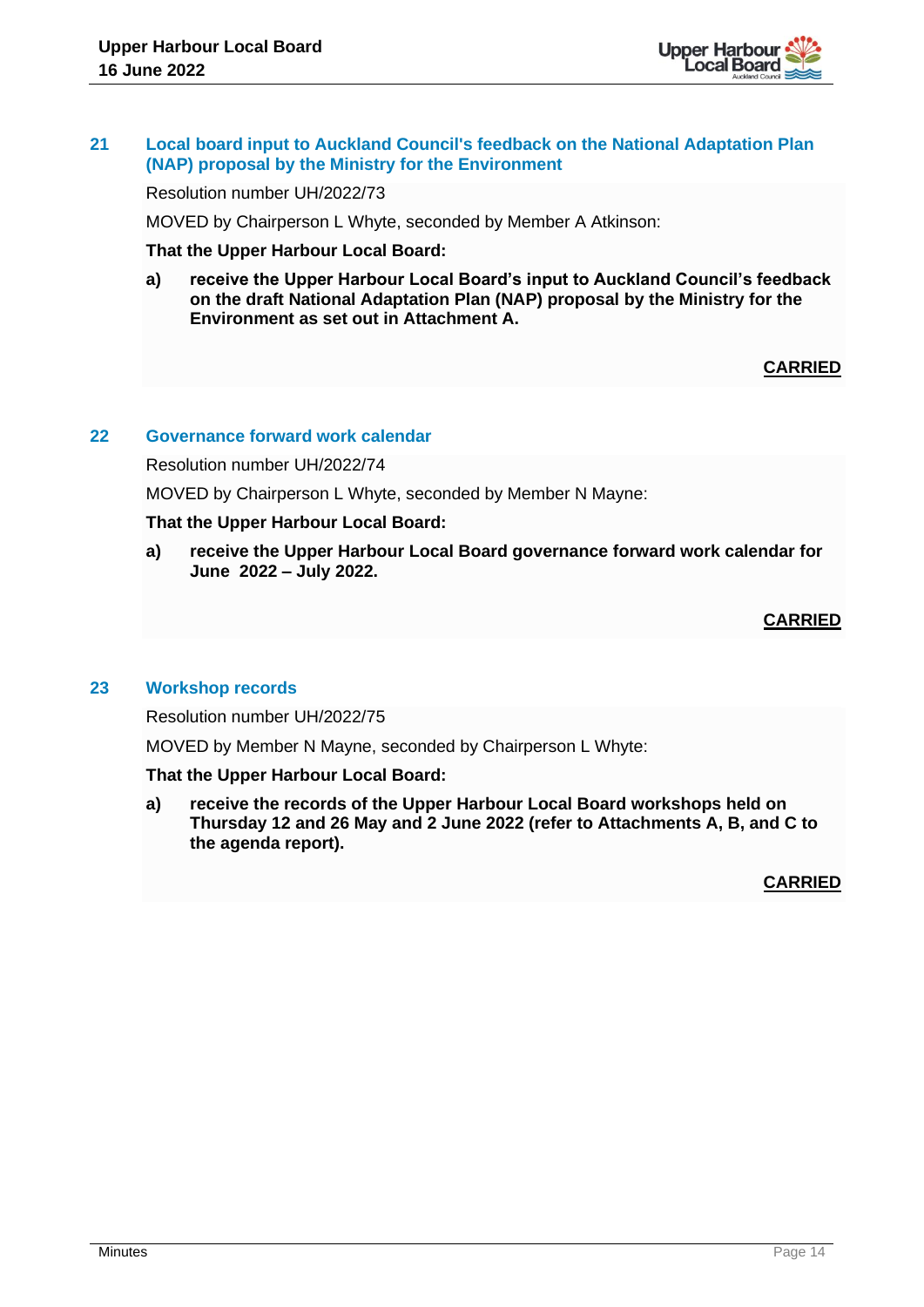

# **24 Local Board Members' Reports - June 2022**

Deputy Chairperson Miles tabled a written report for this item. A copy has been placed on the official minutes and is available on the Auckland Council website as a minute attachment.

Resolution number UH/2022/76

MOVED by Chairperson L Whyte, seconded by Member N Mayne:

#### **That the Upper Harbour Local Board:**

**a) receive the verbal and written local board members reports.**

# **CARRIED**

# **Attachments**

A 16 June 2022 Upper Harbour Local Board Item 24: Deputy Chairperson Miles report.

# **25 Consideration of Extraordinary Items**

There was no consideration of extraordinary items.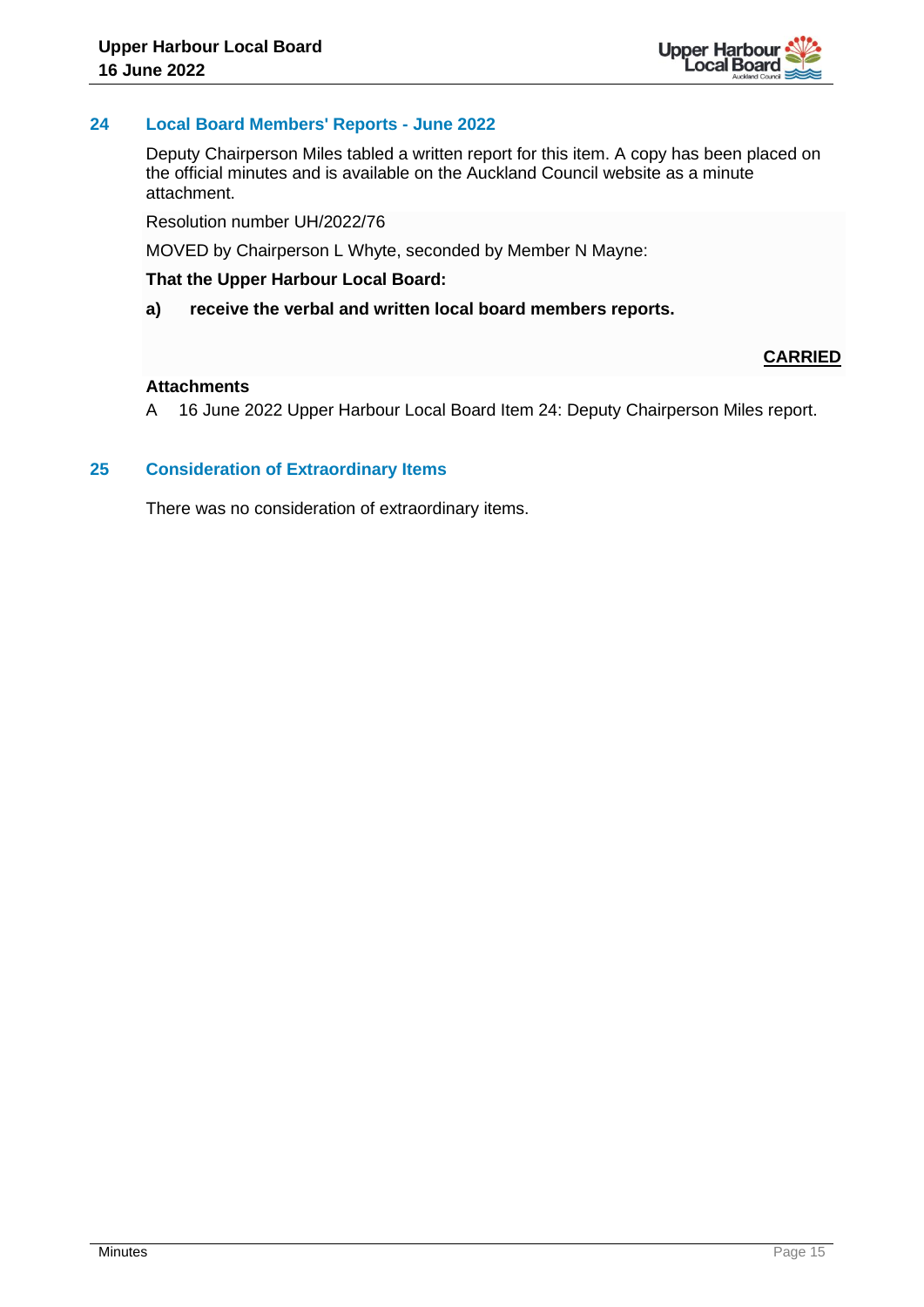

# **26 Procedural motion to exclude the public**

Resolution number UH/2022/77

MOVED by Chairperson L Whyte, seconded by Deputy Chairperson M Miles:

**That the Upper Harbour Local Board:**

# **a) exclude the public from the following part(s) of the proceedings of this meeting.**

**The general subject of each matter to be considered while the public is excluded, the reason for passing this resolution in relation to each matter, and the specific grounds under section 48(1) of the Local Government Official Information and Meetings Act 1987 for the passing of this resolution follows.**

**This resolution is made in reliance on section 48(1)(a) of the Local Government Official Information and Meetings Act 1987 and the particular interest or interests protected by section 6 or section 7 of that Act which would be prejudiced by the holding of the whole or relevant part of the proceedings of the meeting in public, as follows:**

| <u>v</u> l<br>Transier of Land to Watercare - I Opper Harbour Highway, Roseuale                                                                                                       |                                                                                                                                                                                                                                                                                                                          |                                                                                                                                                                                                    |  |  |  |
|---------------------------------------------------------------------------------------------------------------------------------------------------------------------------------------|--------------------------------------------------------------------------------------------------------------------------------------------------------------------------------------------------------------------------------------------------------------------------------------------------------------------------|----------------------------------------------------------------------------------------------------------------------------------------------------------------------------------------------------|--|--|--|
| Reason for passing this<br>resolution in relation to each<br>matter                                                                                                                   | Particular interest(s) protected<br>(where applicable)                                                                                                                                                                                                                                                                   | Ground(s) under section 48(1)<br>for the passing of this resolution                                                                                                                                |  |  |  |
| The public conduct of the part of<br>the meeting would be likely to<br>result in the disclosure of<br>information for which good<br>reason for withholding exists<br>under section 7. | s7(2)(i) - The withholding of the<br>information is necessary to<br>enable the local authority to<br>carry on, without prejudice or<br>disadvantage, negotiations<br>(including commercial and<br>industrial negotiations).<br>In particular, the report contains<br>details regarding negotiations<br>not yet finalised | s48(1)(a)<br>The public conduct of the part of<br>the meeting would be likely to<br>result in the disclosure of<br>information for which good<br>reason for withholding exists<br>under section 7. |  |  |  |

# **C1 Transfer of Land to Watercare - 1 Upper Harbour Highway, Rosedale**

# **The text of these resolutions is made available to the public who are present at the meeting and form part of the minutes of the meeting.**

# **CARRIED**

12.15pm The public was excluded.

Resolutions in relation to the confidential items are recorded in the confidential section of these minutes and are not publicly available.

2.10pm The public was re-admitted.